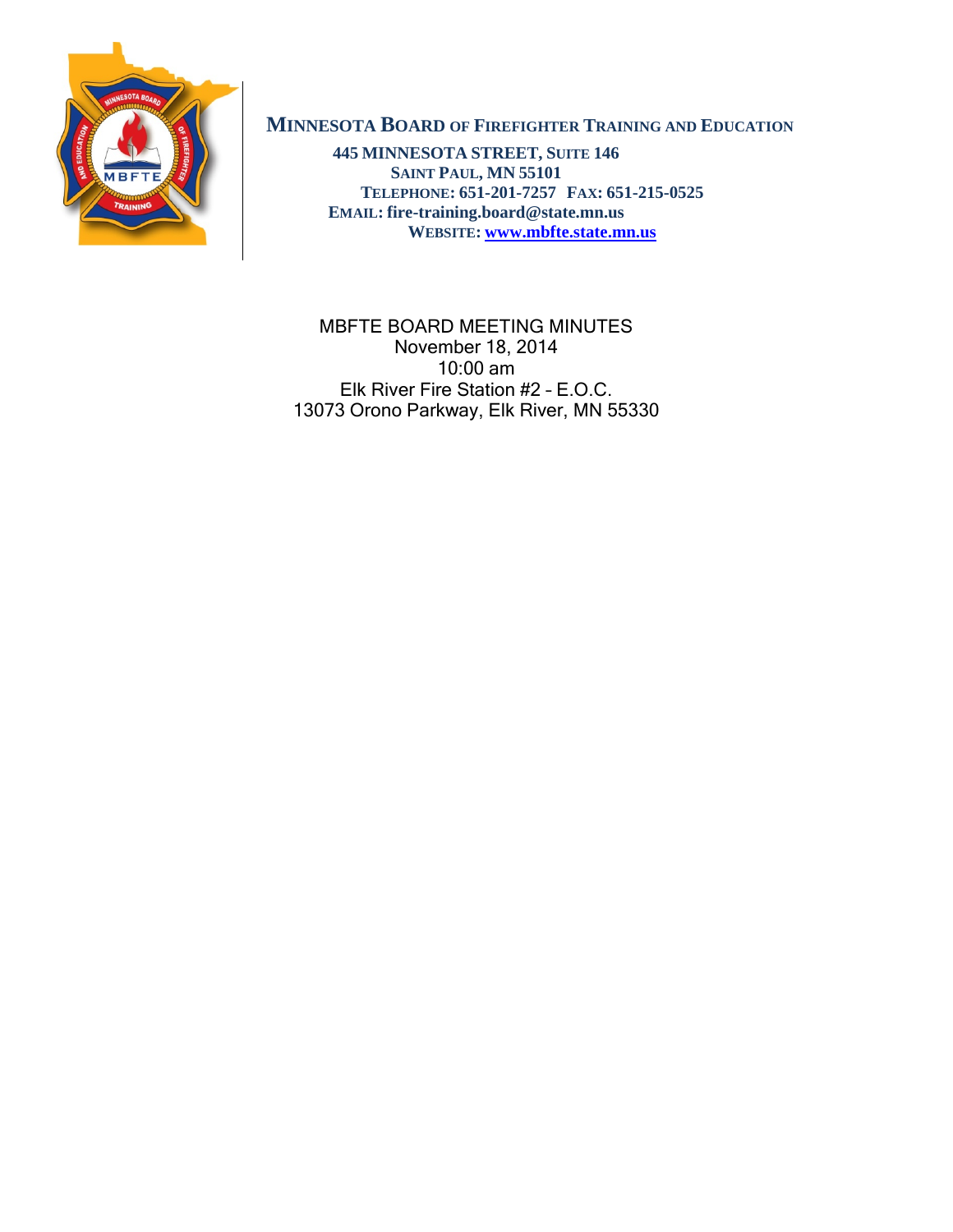## 1. Call to order - Chair Jim Fisher

a. Meeting called to order at 10:01 a.m. with a quorum.

i. Present in person: Jim Fisher, Eric Hedtke, Roger Ihrke, Matt Ashmore, Amanda MacDonnell, Greg Withers, Brian Sjodin, Mark Bergerson, Kelli Slavik, Marvin Calvin (guest), Steve Flaherty (staff)

| P                                  | Jim Fisher<br>Chair<br>Association<br>of Townships | $\overline{Z}$ im | 2017 |  | P | Amanda MacDonnell<br>Secretary<br><b>MSFDA</b>                                         | Cohasset          | 2017 |
|------------------------------------|----------------------------------------------------|-------------------|------|--|---|----------------------------------------------------------------------------------------|-------------------|------|
| P                                  | Dean Wrobbel<br><b>MSFCA</b>                       | Annandale         | 2017 |  | P | Chip Lohmiller<br>Vice Chair<br><b>MSFCA</b>                                           | Cross Lake        | 2015 |
| $\overline{P}$                     | <b>Eric Hedtke</b><br>Association of<br>Townships  | St. Michael       | 2018 |  | A | Natasha Carlson<br><b>MSFDA</b>                                                        | Breezy Point 2018 |      |
| P                                  | <b>Kelli Slavik</b><br>League of Cities            | Plymouth          | 2018 |  | P | <b>Matthew Ashmore</b><br><b>Executive Committee</b><br>Member at Large<br><b>MPFF</b> | Hibbing           | 2015 |
| A                                  | Sarah Larson<br><b>MSFDA</b>                       | New Hope          | 2015 |  | P | <b>Greg Withers</b><br><b>Public Member</b>                                            | Coon Rapids 2015  |      |
| P                                  | Roger Ihrke<br>Treasurer<br>League of Cities       | Dover             | 2015 |  | P | <b>Gary Stevens</b><br><b>MSFDA</b>                                                    | Hastings          | 2015 |
| $\overline{P}$                     | <b>Brian Sjodin</b><br><b>MPFF</b>                 | Ogilvie           | 2016 |  | A | <b>Bruce West</b><br>Dept. of Public Safety,<br><b>State Fire Marshal</b>              | St Paul           |      |
| P                                  | Mark Bergerson<br><b>MSFDA</b>                     | Alexandria        | 2016 |  |   |                                                                                        |                   |      |
|                                    |                                                    |                   |      |  | A | Margaret Koele<br>License Coordinator                                                  |                   |      |
| P                                  | <b>Steve Flaherty</b><br><b>Executive Director</b> |                   |      |  | P | Kevin Sedivy<br>Fire Training &<br>Licensing Specialist                                |                   |      |
| <b>Guest: Marvin Calvin, MNSCU</b> |                                                    |                   |      |  |   |                                                                                        |                   |      |

and Kevin Sedivy (staff).

ii. Present via teleconference: Chip Lohmiller, Dean Wrobbel and Gary Stevens.

- 2. Approval of Minutes
	- a. August 12, 2014 Board Meeting minutes.
		- i. Motion to approve the minutes by Mark Bergerson and seconded by Kelli Slavik.
		- ii. Motion carried for approval of August 12, 2014 meeting minutes.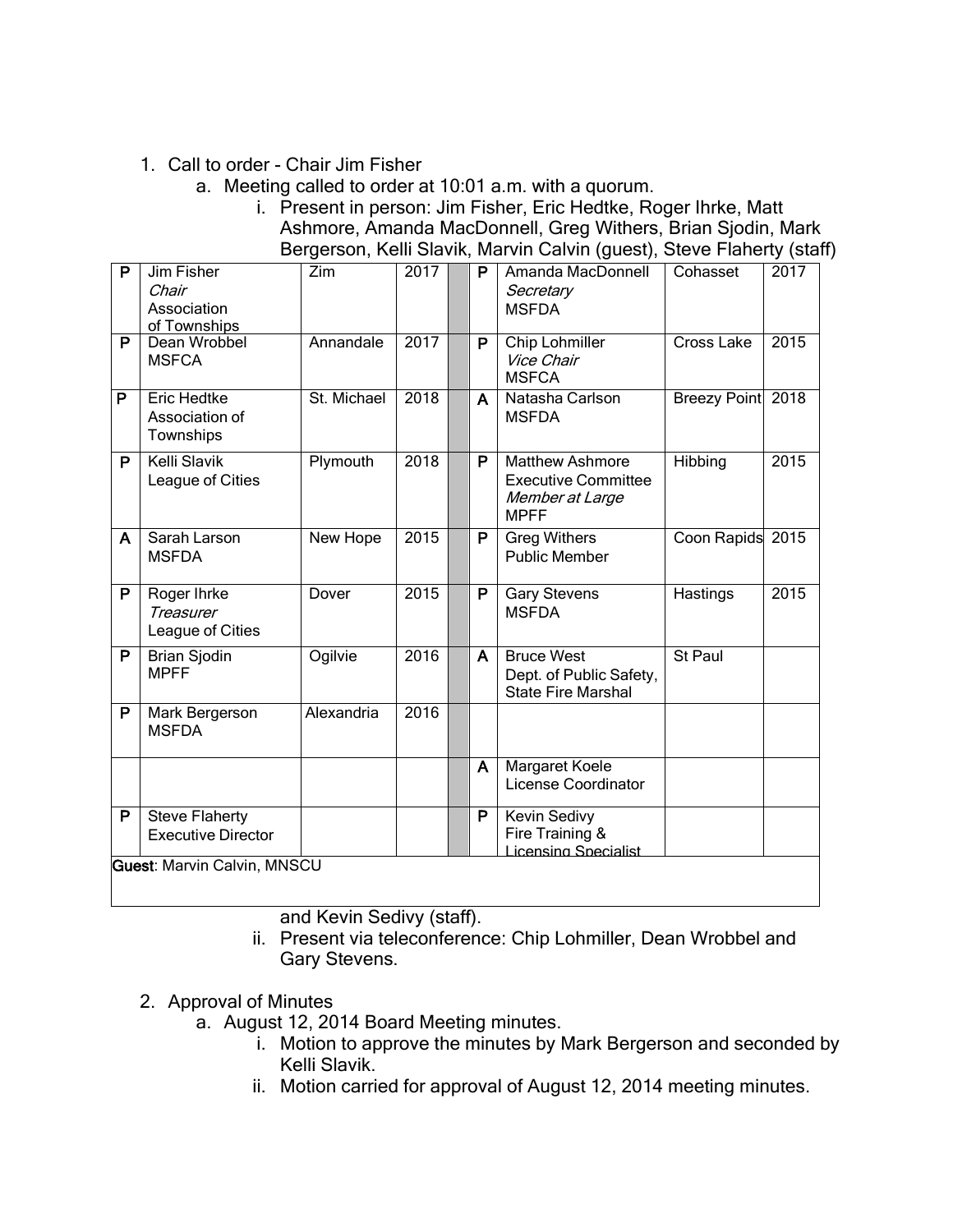- 3. Officers Reports
	- a. Chair, Jim Fisher
		- i. The training seminar held at Camp Ripley was very good. Everyone there thought it was well worth the time.
	- b. Vice Chair, Chip Lohmiller
		- i. Chip did not have anything to report.
	- c. Treasurer, Roger Ihrke
		- i. FY Budget outlook for Licensing & Reimbursement.
			- 1. Roger did not have anything to report and would like to have Steve report the financial information.
	- d. Secretary, Amanda MacDonnell
		- i. Amanda did not have anything to report.
- 4. Reports
	- a. Executive Director Steve Flaherty
		- 1. Steve sent out a letter to all the Board members with updates of MBFTE updates. If there are any questions he will be happy to address them. No questions were asked by the Board.
		- ii. Update on Mass/Gross Decon
			- a. We have the contracts all completed now for the new Federal fiscal year. There are always issues with the State fiscal year and Federal fiscal year not on the same schedule.
			- b. Chip has several classes set up going forward with the program during October and November. There are no classes set up in December because of the cold weather. Classes pushed out to April.
			- c. Chip currently has 94 classes set up for this fiscal year.
			- d. We are in the fourth and final year of this project.
			- e. Margaret and I met with Grainger, which we wish we had done sooner when we first came on board with the program. We have had issues with internal billing problems with them. We were invited to their warehouse to take a tour and they also wish meetings had been done earlier in the program regarding the shipping. Now being in the fourth year of this program everyone is just meeting and figuring out how things are working and best ways to ship the materials. We were able to help them understand the budgeting piece of the program through the grant and how many classes we could do in a year. This information was very helpful to them to know how much stock to keep on hand for shipping in the local warehouse. This was a great experience to know in the future that everyone will need to communicate and take the time to share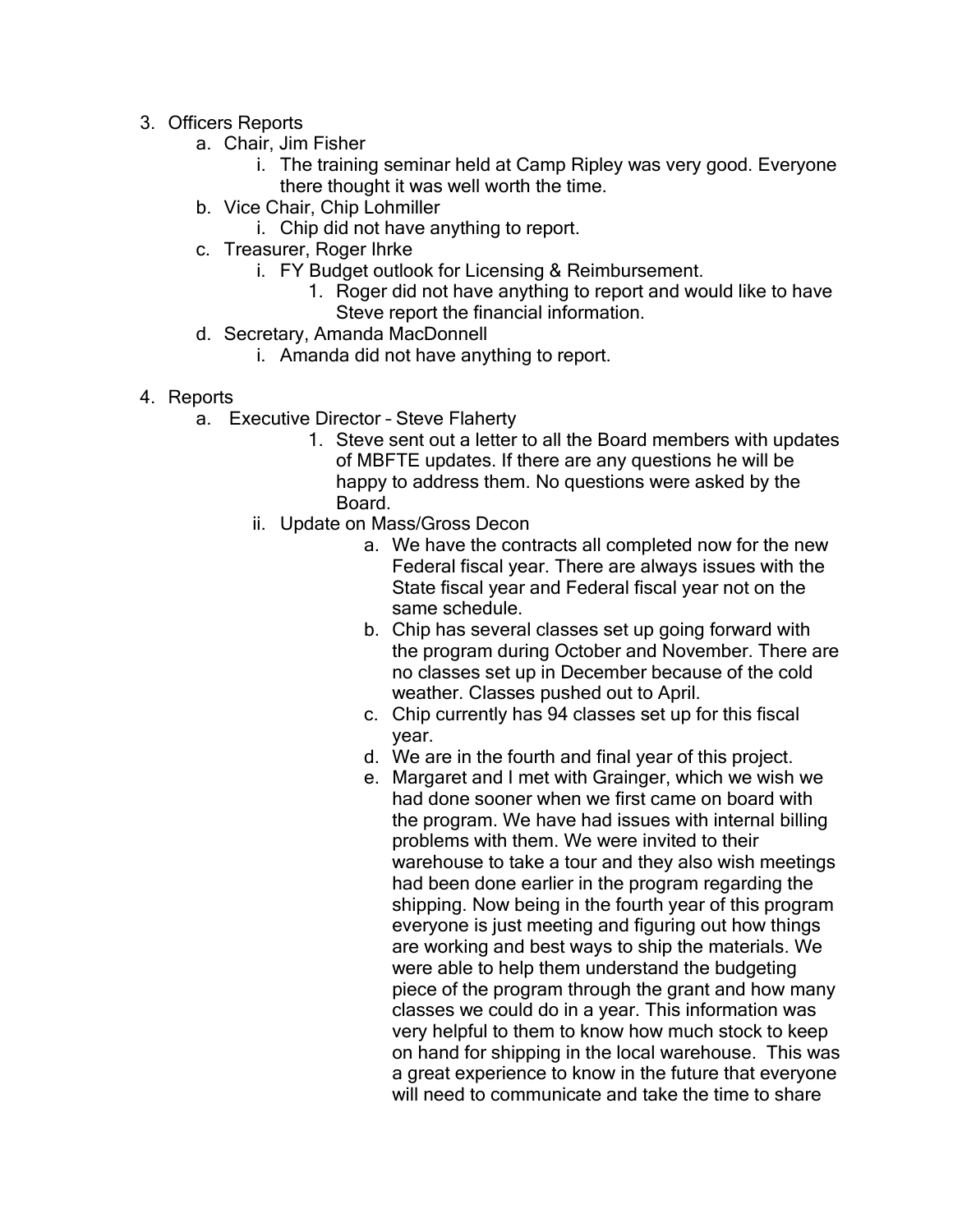information regarding the program and what is expected of everyone involved. It was a very positive and informative visit with this vendor.

- iii. Update on Incident Safety Officer training
	- 1. This program contract is underway in the third year of a four year project. The vendor is making a strong push for contacts with the departments. We have asked them to start tracking all the departments contacted and note whether they are taking part in the training or not taking part in the training. This is great documentation for reporting to track those departments not taking part in the program, but the training was offered. We are hoping that all 785 departments were offered this training by the end of the four years.
- iv. Leadership Development
	- 1. Matt Ashmore reported that we already had the first module class, in which some members of the Board were present. We will be kicking off the second group starting the first module the end of January. The first group will also meet at the same time doing the second module.
		- a. The Training Committee discussed we would like to limit to two classes, consisting of four modules each, per calendar year and make sure the content is staying consistent with high quality instruction. This would be trying to implement a module every quarter. Our plan is to keep holding the classes at Camp Ripley.
		- b. We would like to see if the Board would like to continue funding the project in the future for these classes to be held at Camp Ripley.
		- c. We would like to keep the class sizes 16-18 per class.
		- d. We are hoping this will be a high end training class that people would like to get into and hold only a couple times a year.
		- e. We are hoping to keep it consistent with the same group of people starting and completing the course together.
		- f. We are showing that the interest for this class is from all over the state in each of the regions being represented. The interest is from all different ranks of the fire service, which is beneficial to us offering the training.
		- g. Eric Hedtke, asked if there is any criteria or rank to be met to be eligible for this class. Matt replied there are no requirements currently, but it may come down in the future with waiting lists, as it will benefit those more as officers wanting to be moving toward Chief level at some point, rather than a fire fighter with no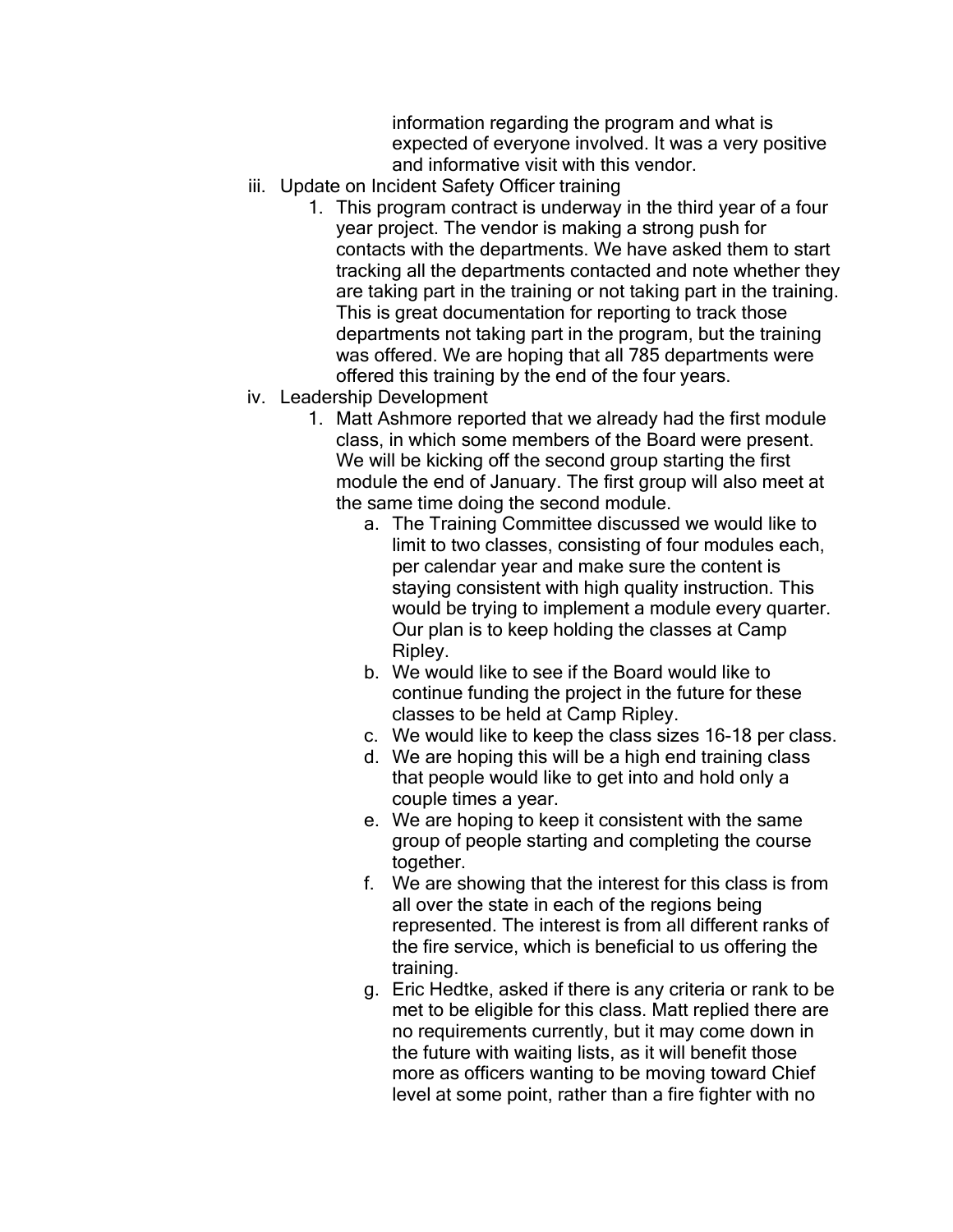rank. There was no discussion on priority on the waiting list of who may benefit more than someone else. That will be left to Steve at this point as he is trying to disperse state wide for representation from all the regions. The next class we have ten regions represented with four on the waiting list that are in regions already represented in this next class. We are also asking the MPFF, MSFDA, and MSFCA regional directors to provide us with nominations from their regions. So far we have gotten great response from the Chief Association.

- h. Eric Hedtke would like to see priority Fire Chiefs and departments that have not had someone go through it before. He would like to see the knowledge spread out among other departments that have not had anyone through the course yet. Jim Fisher mentioned smaller departments do not have a lot of ranked officers, but make sure to keep those departments involved also, if interest is shown to go through the course.
- i. Matt Ashmore mentioned the course was developed for rural Fire Chiefs, new Chief Officers and upcoming Chief Officers. If we want to have a rank structure we can always watch for that and run down the list based on the status. Steve Flaherty (staff) mentioned in the first group we had eleven Chiefs, one Training Officer and a Captain. We also had Jim Fisher (Board Chair) and myself there. It was brought up by the Board it might not be beneficial for Chiefs that will be retiring. Steve (staff) mentioned that most Chiefs that are retiring are known by the Regional Directors and then they are nominating the upcoming replacements for this course. We are already getting calls regarding those situations.
- j. It was also discussed to have some Board or Committee member present in each class.
- k. We are also making sure when starting a class that they are all committed to going through completing the class.
- l. It was brought up by Gary Stevens (Board), if this is one class only to be held at one facility or will it be branched out to other educational facilities throughout the state? Steve Flaherty (staff) mentioned currently Camp Ripley is our best value to hold the class for lodging, food, training facility and instructor cost. The discussion was brought up with the first group and they felt Camp Ripley was a central location for everyone that came from all different areas of the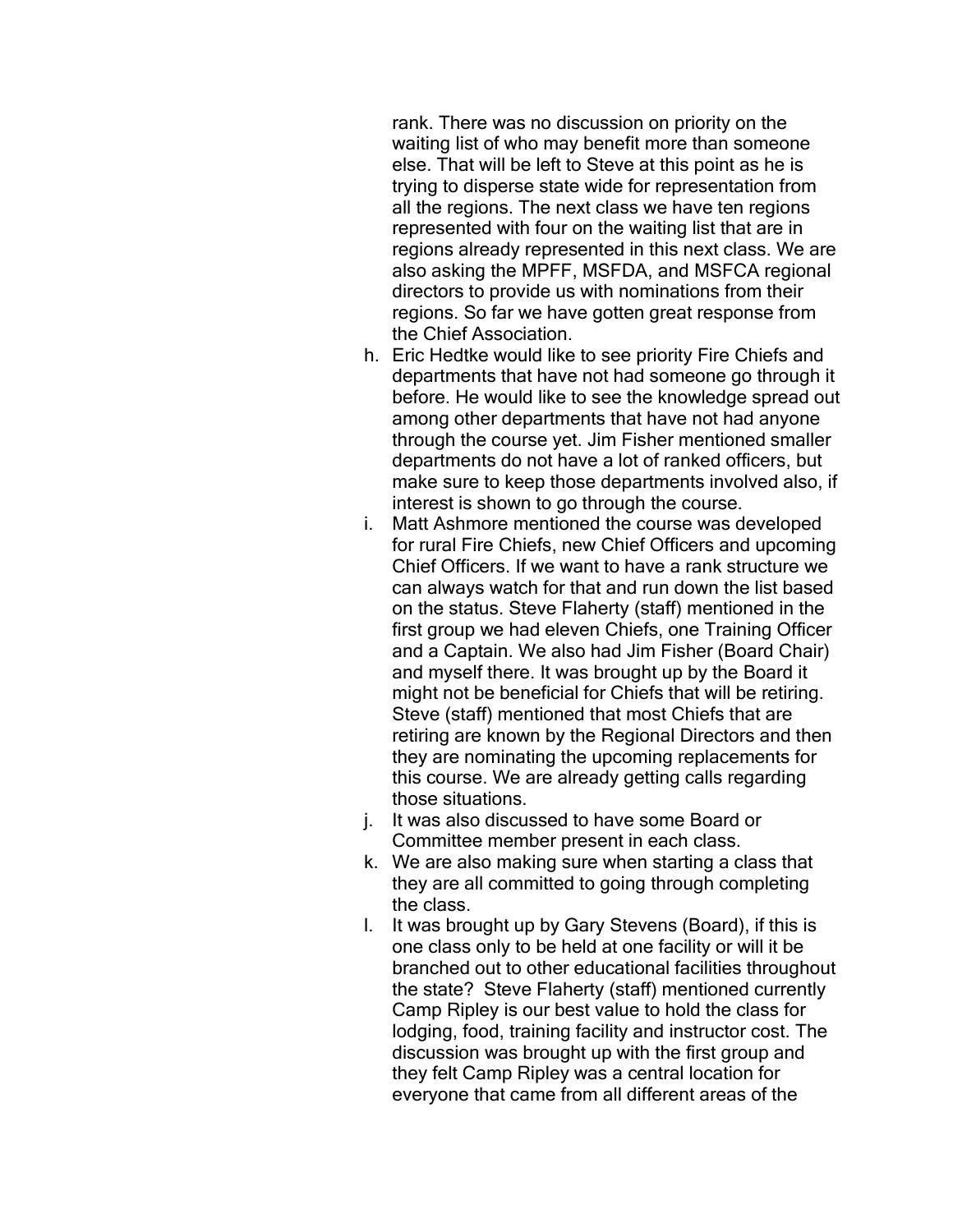state. Gary mentioned that it would be nice to have this offered at the educational institutes around the state if enough interest is in those areas. Jim Fisher (Board Chair) mentioned that the first class is twelve hours long and the other classes are six to eight hours each. It was brought up by other Board members that keeping it at Camp Ripley was to ensure that the content was being instructed consistently with the qualified instructors selected to teach each module. If we hand this program to other Providers we are not sure who the instructors would be or how they would be teaching the modules. Mark Bergerson mentioned that we want to keep control of how each module is instructed and who is instructing them. We can expand the courses offered through the year, but at this point we can only budget for what we have funds for to offer and how much interest we have in the program.

- v. NFPA 1001 Project
	- 1. Steve mentioned that the project is going well. We were awarded two extra grants through Homeland Security for HazMat ops so we were able to put that toward additional seats. This opened up four more seats system wide. The second grant expired the day after we received it so we had to contact Providers with classes going on current and use the funds for those before the grant expired. That was a \$46,000 grant.
		- a. We had 700 seats available with an additional \$100,000 given to us which gave 4 additional seats to the programs. Now an additional \$46,000 we probably have been able to fund another additional 116 seats with both grants.
		- b. The Board mentioned this is a very high demand program and would like to see a report next year on how many applied for this and how many we were actually able to fund. We would like to increase the budget next year if we are able to fund more into this program.
- vi. Training Reimbursements
	- 1. Steve reported currently that we have had 100 fire departments request reimbursement on their \$97 per fire fighter. At this time we have had no back fill and overtime expenses that have been submitted for reimbursement. Task Force One has submitted for a portion of their backfill and overtime reimbursement. We should see more submissions after the first of the year. Kevin Sedivy (staff) added that we have five departments that have not used before that I just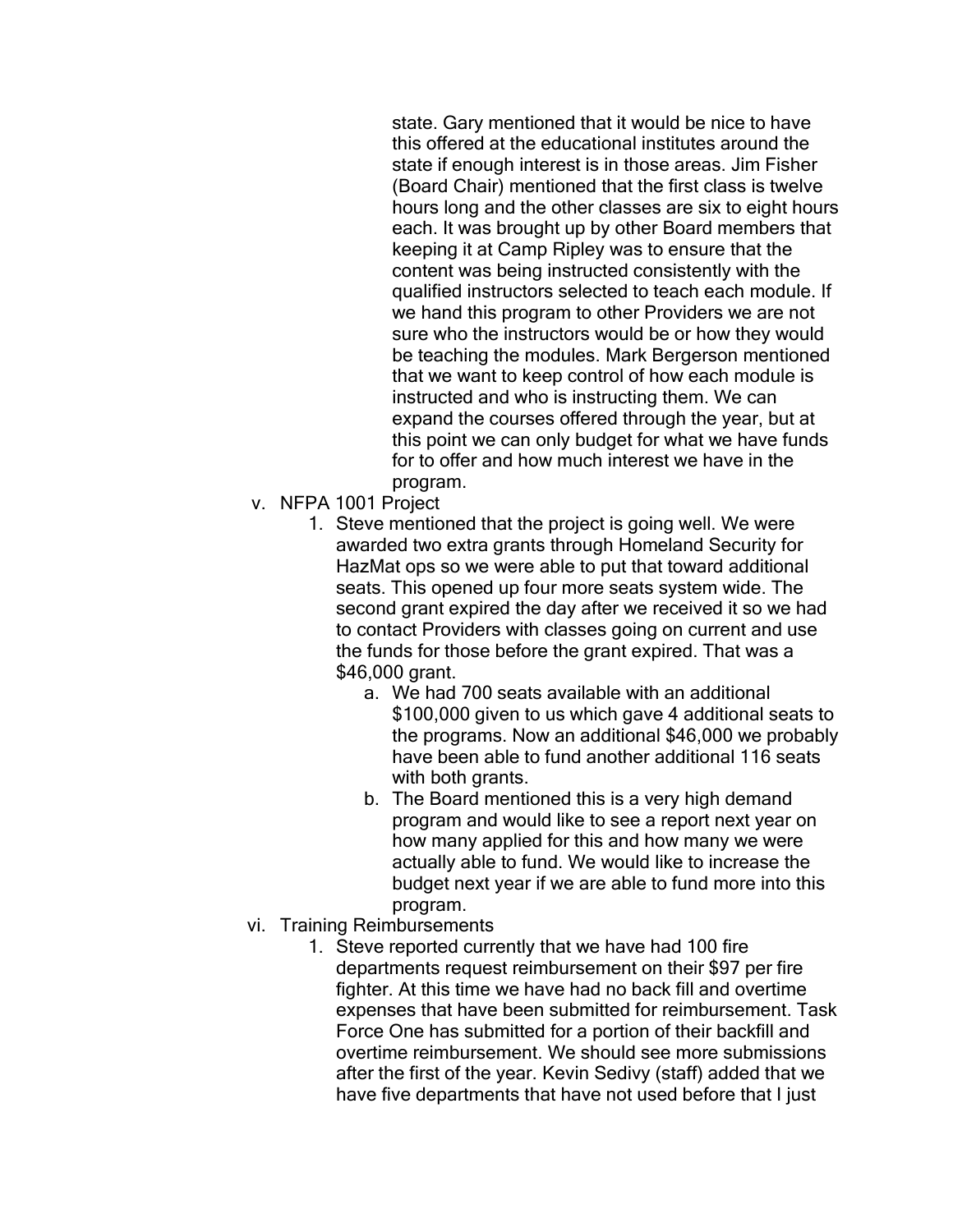met at Freeborn County meeting and I will be meeting again with them after the first of the year and they will be submitting reimbursement forms for training this year. Kevin will be meeting more at other meetings he is attending in the next few months.

- vii. Conferences
	- 1. Steve reported we were able to fund 15 projects this year from funding available. The funding was between \$1500 and \$5000 for a total of \$50,000 the Board had budgeted. There was \$120,000 in requests for conferences & seminars this year from 25 different organizations. Steve expressed the Board should consider for FY16, the want verses the availability for helping fund more requests. The Board asked how many we were not able to fund. Steve mentioned that some requests from departments were similar to other neighbor departments and let them know we only have so much funding and could they split the cost and work together putting on the event as one. We have had good feedback with that and promoted working together between departments.
	- 2. We also put in a request that they acknowledge the MBFTE for the funding recognition at their event. That request was also received well by all departments.
	- 3. The question was arisen by the Board if the conferences are open to everyone throughout the state or only by department. Matt Ashmore thought they were all open to anyone and we can certainly put the information on the web site for everyone to see. Steve mentioned that we can add this to the new web site. We can have contact information, what it is, where it is and information regarding the conference being held.
- viii. Live Burns
	- 1. Steve reported we had \$79,500 funding available and we were able to fund 53 live burn programs. We have 23 on waiting list after the 53 have been spoken for already.
	- 2. The Board asked if any of the live burns were at training facilities and the reply from Steve was they are not.
- ix. Fire Department Reimbursement Program
	- 1. This was discussed previously with the reimbursement information in NFPA 1001 program.
- b. Executive Committee Chair Jim Fisher
	- i. Jim has nothing to report.
- c. Legislative Committee Chair Sarah Larson
	- i. Sarah is not present to discuss, but will be discussing later in agenda.
- d. Licensing Committee Eric Hedtke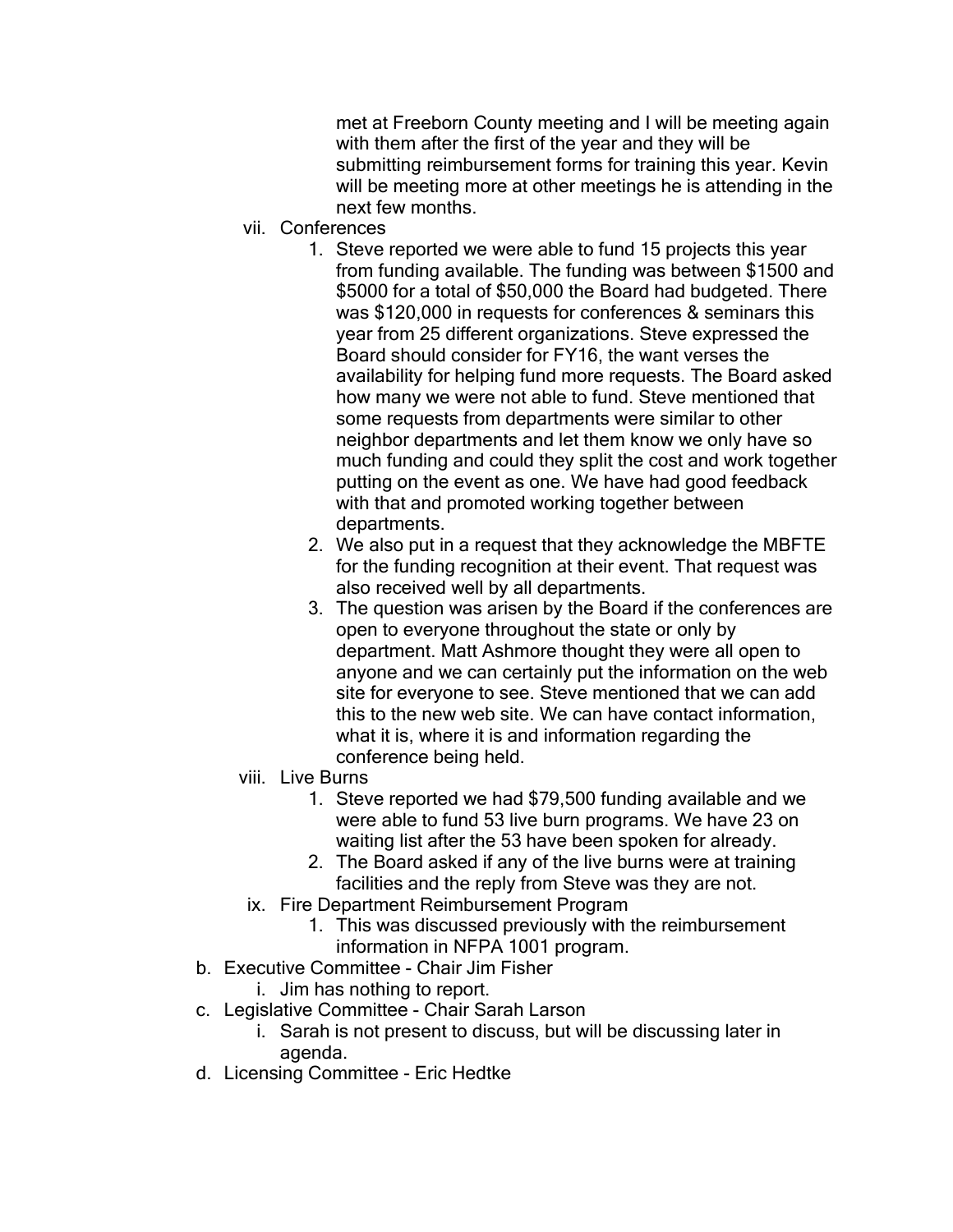- i. Eric mentioned most of the discussion was on the statutory changes coming up.
- e. Training Committee, Matt Ashmore
	- i. Matt mentioned that we already discussed the Leadership development course information above. The committee changed the meeting time back to 10:00 a.m. going forward and that will start with the December  $16<sup>th</sup>$  meeting. We plan on moving forward with getting Kevin involved in some projects.
- 5. Public comment
	- a. MNSCU will be rolling out a new web site with all their classes listed on it. It will be interactive for the different levels of classes and contact information.
- 6. Old Business
	- a. Update on Fire Service Training and Licensing Specialist position
		- i. Introduce Kevin Sedivy
			- 1. Kevin was in the office initially to get through the new hire process. Margaret and Steve worked with Kevin to get a foundation on the administrative end so when he is out in the field he knows how that affects what we do in the office and how we can help what he does in the field. He is now on the road spent going to departments. We will have monthly meetings together with Margaret for updating on what we are all doing.
				- a. Kevin advised the Board that his first event was the Chief conference in which we talked to about 145 department Chiefs there to update our contact information and staff numbers in our data base. We were able to share what the MBFTE has to offer their departments. Kevin has been out in the field and started out with a few departments in my area with a pilot program I put together to get a feel for how it would go. Kevin visited with a volunteer department, combination, and career. Kevin has given feedback to Steve after the visits to share what more we can do for customer service regarding the Fire Marshal office, MBFTE, Certification Board, Youth fire setter program, code questions or any other questions or services we can try to offer the departments. Kevin has a list that he checks off, as he visits with them. If the Board has any departments they feel we should be seeing right away please advise Kevin and he will get in contact with them. Kevin will try to schedule several departments in a region as he gets some set up. Kevin tires to spend about 3-4 hours with each department to go over any information they may request. Kevin stated that he gains a lot of ideas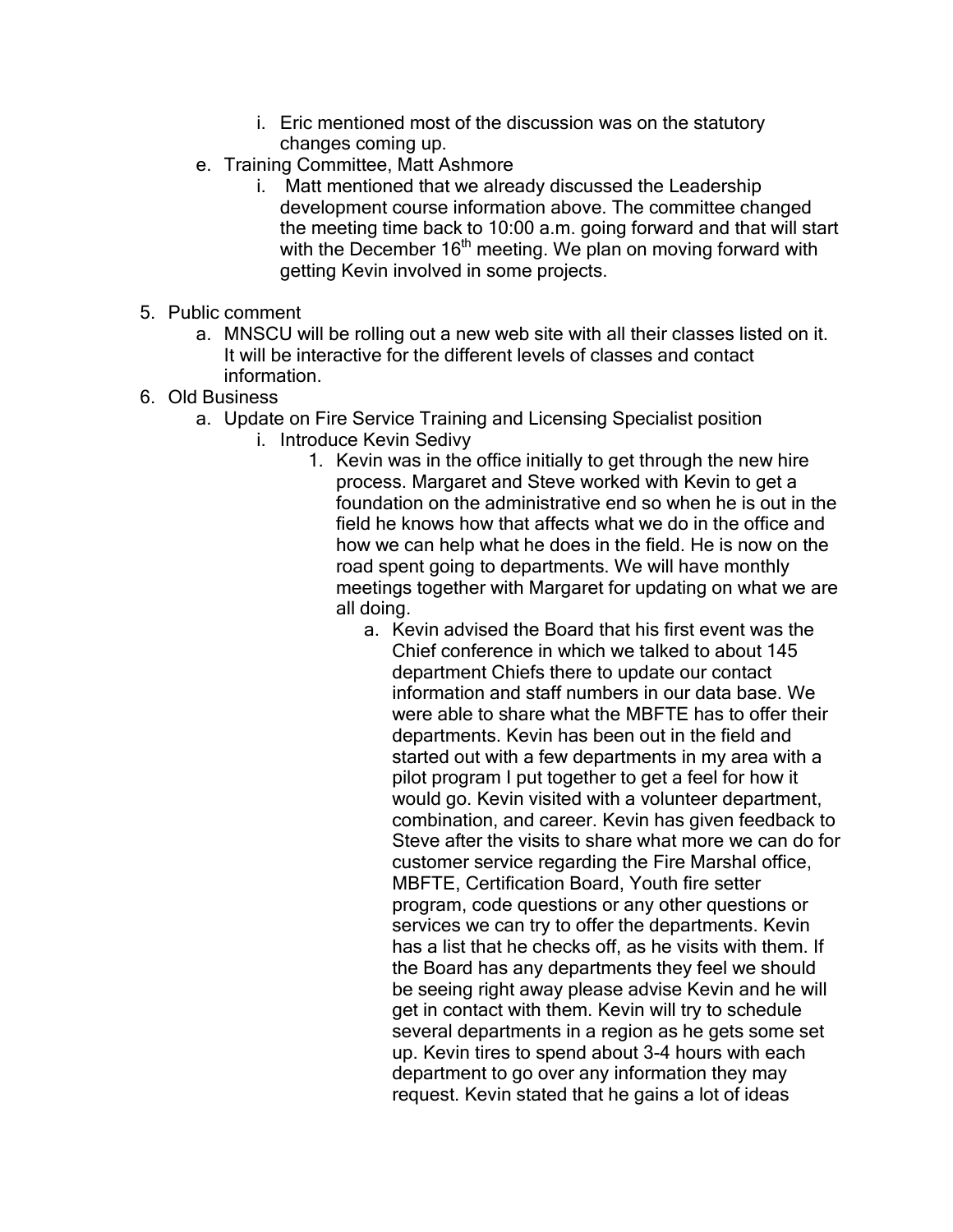regarding training, recruitment and retention Steve shared the positive feedback on the customer service we are providing them with Kevin.

- b. Kevin mentioned that we have to be careful on auditing records, so he is just asking to review the records and offer any suggestions. If they do not have a system he has sent them suggestions on programs to use for tracking.
- c. Kevin mentioned his focus is currently on the departments not utilizing the reimbursement program. The response he is getting is they did not have enough information regarding the program, it was too difficult to do the paperwork process, they do not have time, and the money goes to general fund and not to the department and other different replies. It is an educational meeting and we can talk to the administration of the city regarding how important it is for this money to get to the departments for training reimbursement. We are here to educate, help and inform.
- d. The Board asked if there has been any discussion on licensing. Kevin replied that licensing and certification is a tough sell as it is why should they do it, what is in it for them and if they are certified then why should they get licensed. I try to express about accreditation and ISO ratings. We want to sell ourselves as trained and certified. It is important part of the process.
- e. The Board asked about the auditing piece of the program to keep track of the 72 hrs. that we are responsible for in the licensing portion of the program. We want to make sure they are doing the requirement and it is early but has anything been discussed on this aspect. Steve replied, it has been discussed and Kevin is checking on the records when he has been in the departments.
- f. Kevin mentioned that part of his salary comes from the Certification Board so we are in the field educating on both aspects of certification and licensing. Both require 72 hours of training. Matt Ashmore was not aware we were responsible for the Certification Board information. Steve explained that prior to Kevin's hiring, the job description was written with their involvement as paying for portion of the salary to educate on certification in the field on their behalf. It was agreed the Certification Board will be contributing 10% to the position's wage/salary and benefits. We figure it to be about \$6000 this year for Kevin's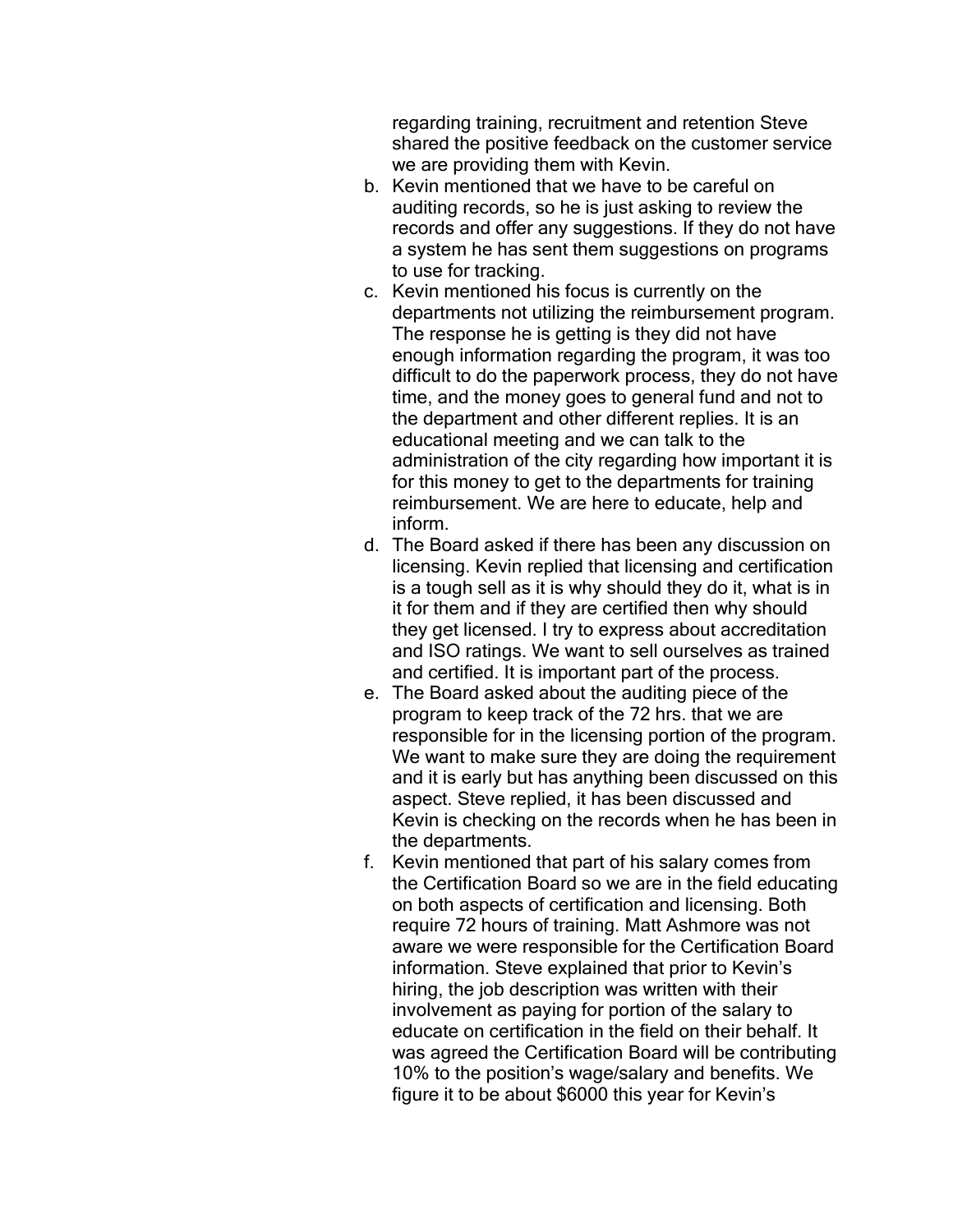position. They will be taking that off invoicing for certification to MBFTE. Matt Ashmore wanted to make it clear that it is understood in the field that firefighters have to be certified to get licensed, but they do not have to keep the certification once licensed. They do have to keep up on the 72 hrs. of training per the statute.

- b. Budget Update
	- i. Steve sent out budget information prior to meeting. The financial report is several pages long and do you as a Board want to receive the whole report or a portion of the report. Roger Ihrke (Board member) mentioned he looks at the whole report to check reimbursement, expenses paid and where the money is going. That is his job as treasurer. Steve explained it is broken down by the licensing and reimbursement side. In the future he will send the whole report to Roger and short recap version to all the rest of the Board members. The Board agreed that would be fine to do.
- c. NFPA 1001 "funding"
- i. This was already discussed in previous section.
- 7. New Business
	- a. Resolution to approve grant gift funds
		- i. In the last meeting Margaret had addressed that there was some money left over in the budget and the Chief Financial Officer for DPS Fiscal was wondering what that money was for, Margaret researched history of that money and found it was set aside in the early days of MBFTE for grant writing only, as a gift donation for that purpose. There has not been any activity on that money in several years. It needs to be used for that purpose only with an amount left of \$3500. We would like to put it toward grant research on behalf of MBFTE through administrative time by Kevin.

#### *MBFTE Board*

*Motion to approve \$3500.00 that was set up in a special "gift" fund in 2002 from the Thomas Moore Foundation, specifically for grant writing purposes, to cover administration costs for research and grant writing through the MBFTE.*

Motion approved by the Board and carried.

| Member    | Ave | Nav | Abstain | Absent |
|-----------|-----|-----|---------|--------|
| Ashmore   |     |     |         |        |
| Bergerson |     |     |         |        |
| Carlson   |     |     |         |        |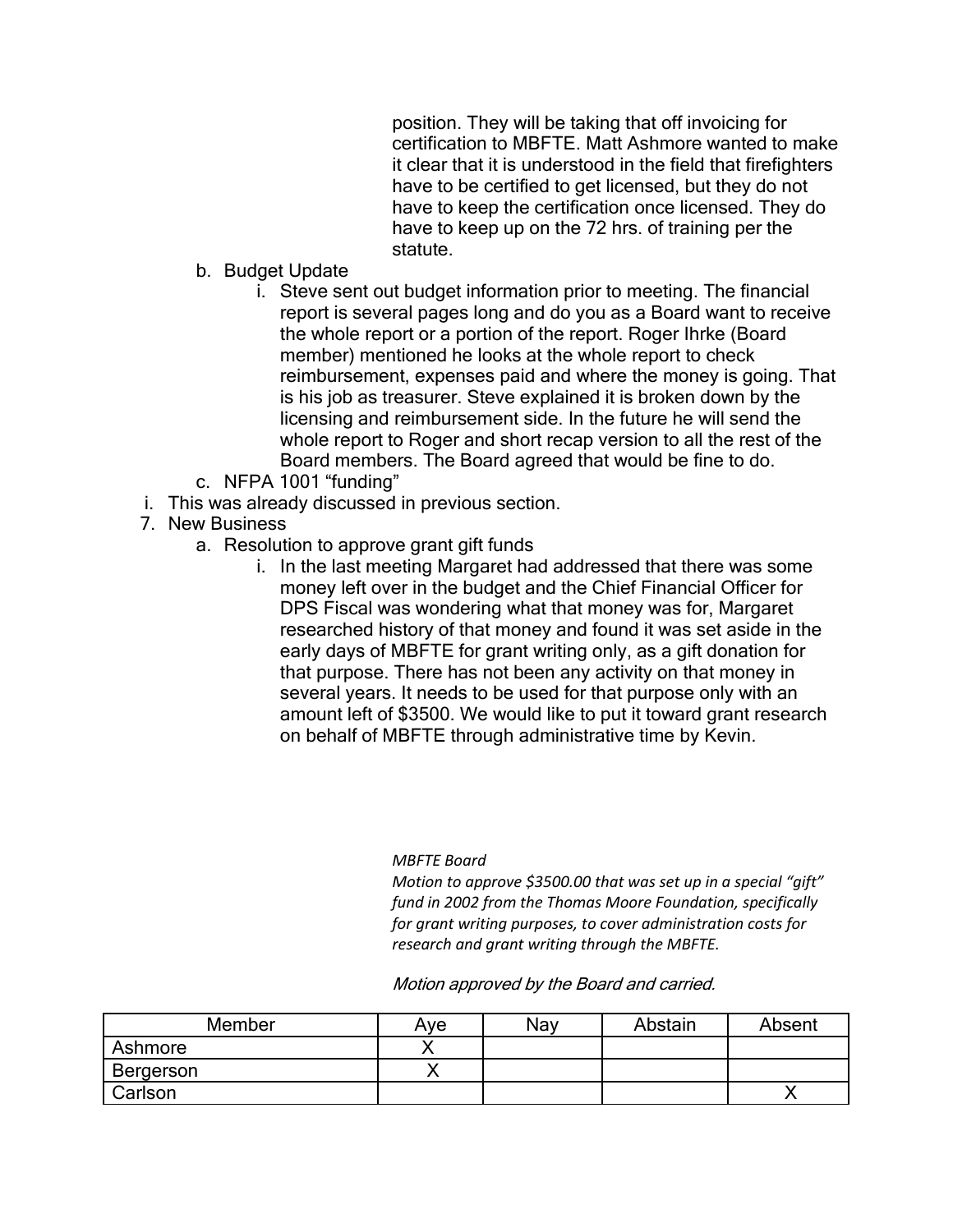| Fisher         | X |  |   |
|----------------|---|--|---|
| Hedtke         | Χ |  |   |
| <b>Ihrke</b>   | X |  |   |
| Larson         |   |  | X |
| Lohmiller      | X |  |   |
| MacDonnell     | Χ |  |   |
| West           |   |  | X |
| Sjodin         | Χ |  |   |
| Slavik         | X |  |   |
| <b>Stevens</b> | X |  |   |
| <b>Withers</b> | Χ |  |   |
| Wrobbel        |   |  | X |
|                |   |  |   |

- b. Legislative Committee
	- 1. Statutory Changes
		- a. Jim Fisher (Board Chair) mentioned there are changes we need to make for Legislative changes as we have not been doing things according to our current statutes. Sarah Larson is the Legislative Committee Chair, is not present but discussion will go on with other committee members that were present at that meeting.
		- b. Matt Ashmore commented about the Chief designee being able to sign off on documentation and is that going to be legal or how do we know who that should be. Is this a warranted discussion and are we worried whoever signs off is doing so without the Chief authority, was brought up by Eric Hedtke. Steve Flaherty (staff) mentioned that the past documentation that has been coming through being signed by anyone other than the Chief, ranked officer or Training officer. There was no sign that a firefighter was having another firefighter or themselves signing the paperwork. Personally we do not think that will be an issue. Eric Hedtke mentioned that as Kevin Sedivy (staff) goes into verify the training records, he will be checking with the people that signed those documents approving the training and if there is a problem of who completed the form we will ultimately be going back to the Chief as it is their responsibility.
		- c. Grammar, bold print and hyphens will be corrected in final version.
		- d. Obtaining a firefighter license will be changed to have everyone on the same three year renewal cycle. All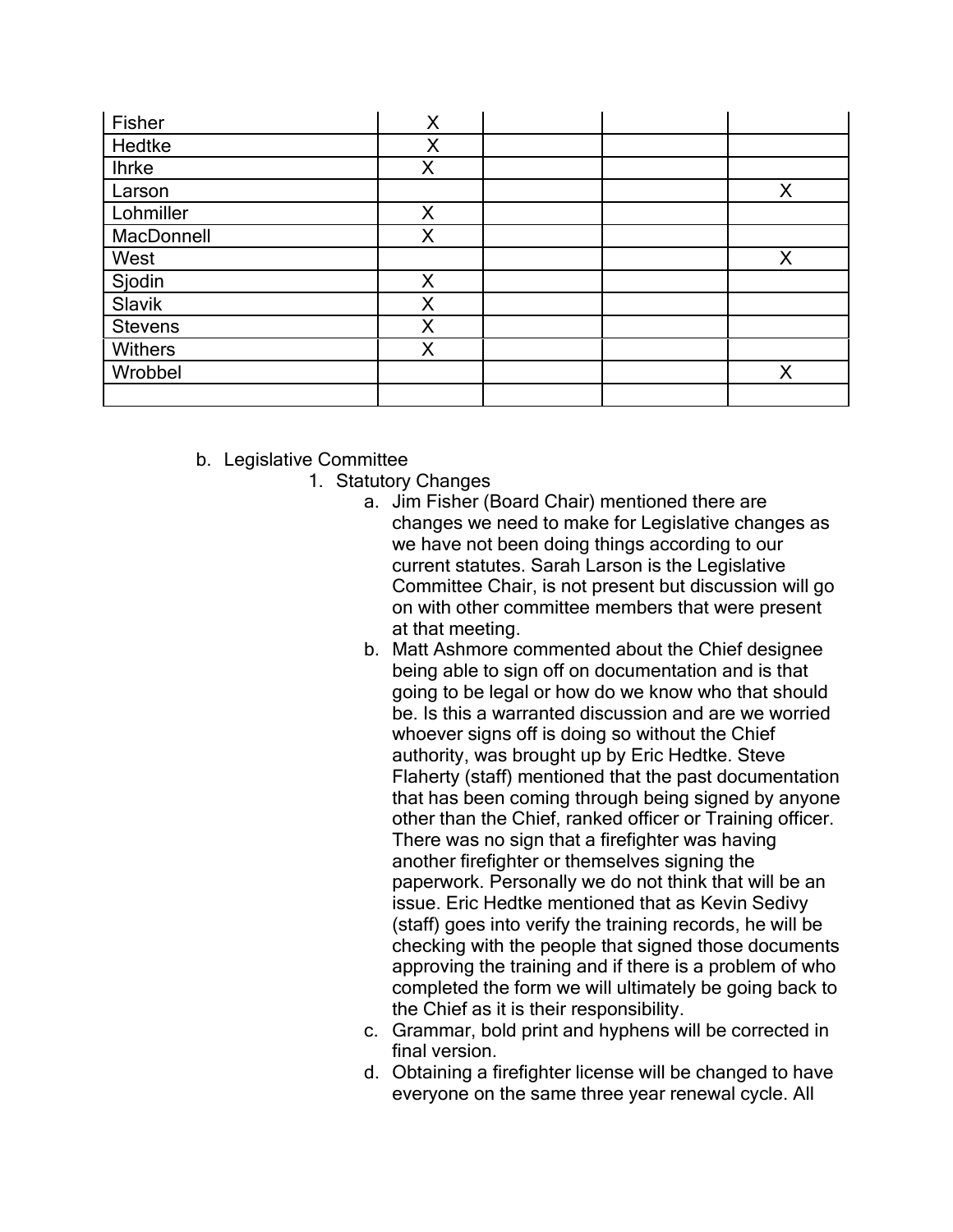licenses will expire June 30, 2017, for example, and any applications or renewals issued within the three year period will be pro-rated. All licenses will be issued for a three year period.

- i. Board asked why we are doing it this way, Eric discussed that it was for ease in the departments or municipalities financially to issue one check for all the renewals at the same time. According to administration most departments are renewing all their fire fighters at the same time and this helps for budgeting
- ii. Eric also mentioned that most training records are for a three year period and helps for administrative purposes and auditing.
- iii. Kevin Sedivy (staff) mentioned that he has heard in the field that certification is going to the same type of thing with a single date renewal period. He also mentioned it will be a lot easier to verify training records when everyone is on the same renewal cycle for records.
- iv. Eric brought up with the online licensing the administrative work will be a lot less. He explained Margaret has to keep track of licensing plus all her other duties. It is not like she only has licensing to keep her busy waiting for every three year period, she has a lot of other duties that keep her busy day to day besides the licensing piece.
- v. It was brought up by the Board why we do not do it by department rather than individual. Steve mentioned that would be difficult as they are individual licenses and it is easier to track them all renewing at the same time, rather than staggering departments across renewal periods and trying to track over 785 department renewals. Steve mentioned this is better consistency for budgeting purposes and administratively to have everyone at the same time frame rather than staggered through the year.
- vi. The Board wanted to clarify that the three year period is determined by the Board, if this passes Legislation.
- e. 299N.05 the grandfather clause will be removed. Eric mentioned that this will mean that in order to get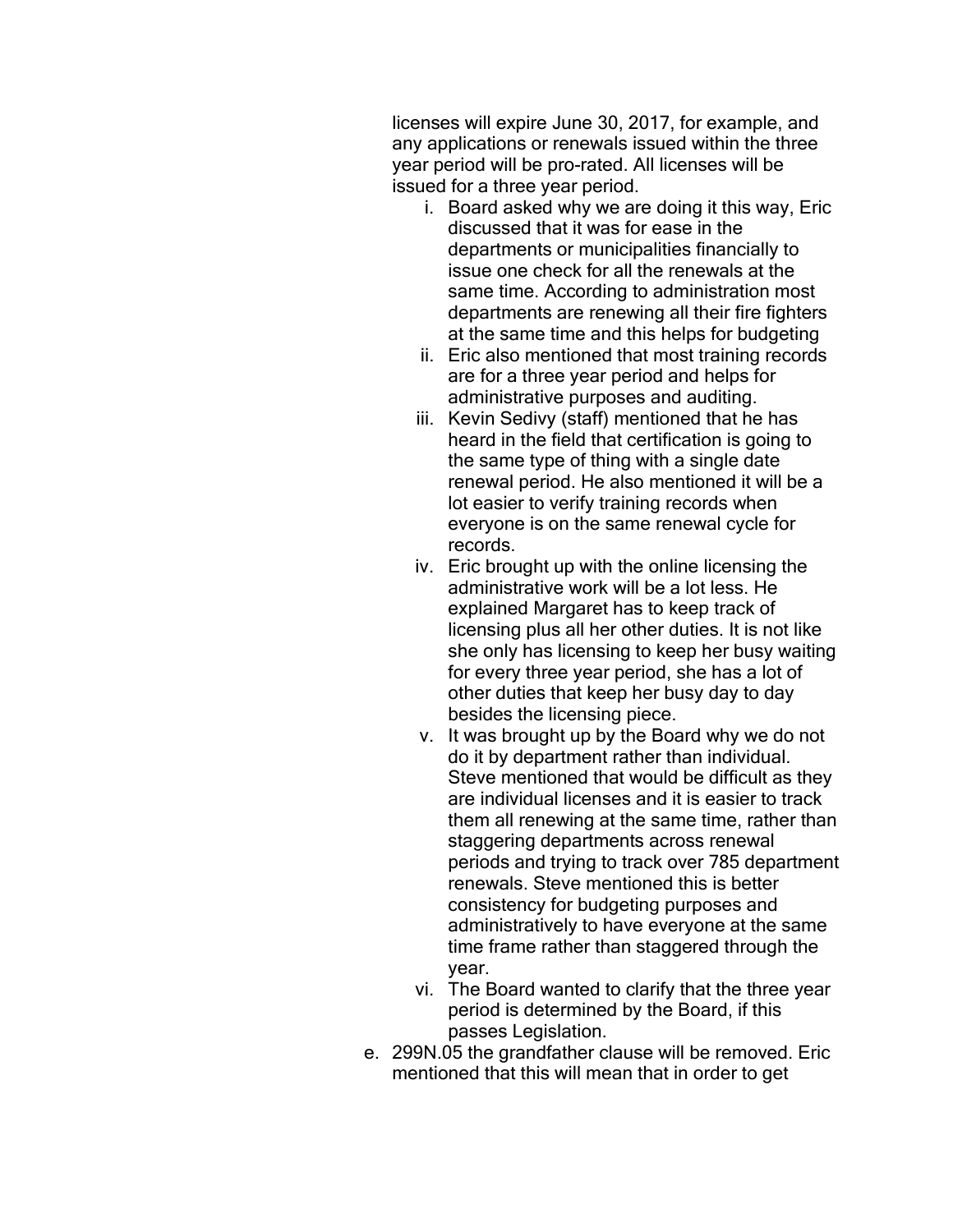licensed as a firefighter they will need to be certified if this is adopted by Legislation.

- i. If the license expires everyone can get reinstated, even if they were grandfathered.
- f. If the changes are approved by the Board, Steve will contact MPFF to get them on board with these changes since they started this program. Eric mentioned as the Legislative Committee this is what we suggested for changes, as a Board what we approved and then take this out to the fire service for their feedback. Eric believes the Licensing Committee will meet again once Steve meets with them and follow up if there are any issues. Most of this is just clean-up.
- g. Matt Ashmore asked if the Board was going to discuss rule making authority. Eric Hedtke mentioned we don't want to tackle that at this time. The Attorney General also advised rule making is a lot to take on at this time.
- h. Roger Ihrke brought up subdivision 6 regarding felony convictions, that he would like "department" removed from that statute. Eric mentioned this was a discussion we had at our meeting as well and we understand Roger's point on putting obligation on the departments, but the discussion if you left it as the applicant or licensee to notify us if they have been convicted of a crime or felony they would not have incentive to do so. The question is do we rely on them if we stumble across it or do we enlist another entity to help us find out when these things have happened. Roger mentioned that the Attorney General states that if the department does not notify then they are in violation. Roger stated that in many cases the department may not know. Roger mentioned most departments do not know this language exists. Another Board member shared that the statute reads each applicant, licensee "or" department, we can add "if knowledge". Steve mentioned that if you do not know then you are not obligated. Matt Ashmore mentioned we still want the department to have some responsibility if they have knowledge to let us know. If they hear of something they can research and then let us know within the ten day time frame. Eric asked if the consensus of the Board is in favor of adding "with knowledge" to the statute. The Board is in favor of adding the extra language.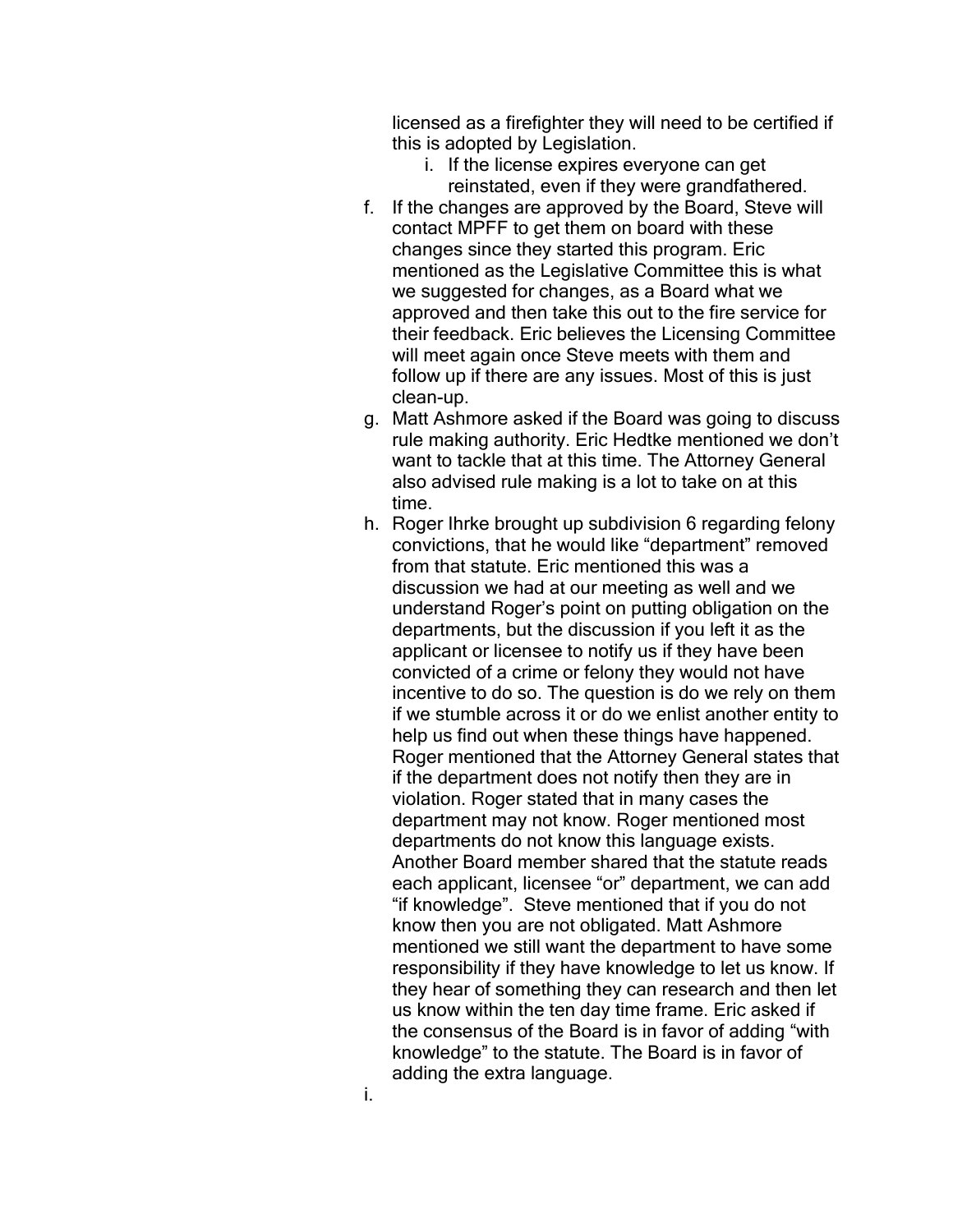### *MBFTE Board Resolution 2014 11.1*

*Resolution to approve the statute re-write as presented and move forward with Legislation to implement the changes.* 

#### Motion approved by the Board and carried.

| Member         | Aye | Nay | Abstain | Absent |
|----------------|-----|-----|---------|--------|
| Ashmore        | X   |     |         |        |
| Bergerson      | X   |     |         |        |
| Carlson        |     |     |         | X      |
| Fisher         | X   |     |         |        |
| Hedtke         | X   |     |         |        |
| <b>Ihrke</b>   | X   |     |         |        |
| Larson         |     |     |         | X      |
| Lohmiller      | X   |     |         |        |
| MacDonnell     | X   |     |         |        |
| West           |     |     |         | X      |
| Sjodin         | X   |     |         |        |
| Slavik         | X   |     |         |        |
| <b>Stevens</b> | X   |     |         |        |
| <b>Withers</b> | X   |     |         |        |
| Wrobbel        |     |     |         | X      |
|                |     |     |         |        |

- c. Reimbursement Data Base/ License Data Base / Provider Data Base and Web Site
	- i. Update on process
		- 1. Steve Flaherty (staff) explained to the Board to go to [www.mbfte.org.](http://www.mbfte.org/) This is the new web site which includes the new data base. We are extremely happy with this process at this time. It is not complete, but we have a lot going on that is up to date. The data base is under the site log in, we can go into the Provider data base, reimbursement data base, project data base and licensing.
			- a. The Providers go in and log in all their students for each class, once they upload all the required documentation it sends automatically to Margaret and me for processing. We are able to track the students in the classes if they are NFPA1001 students or not.
			- b. We can track all reimbursements for each program.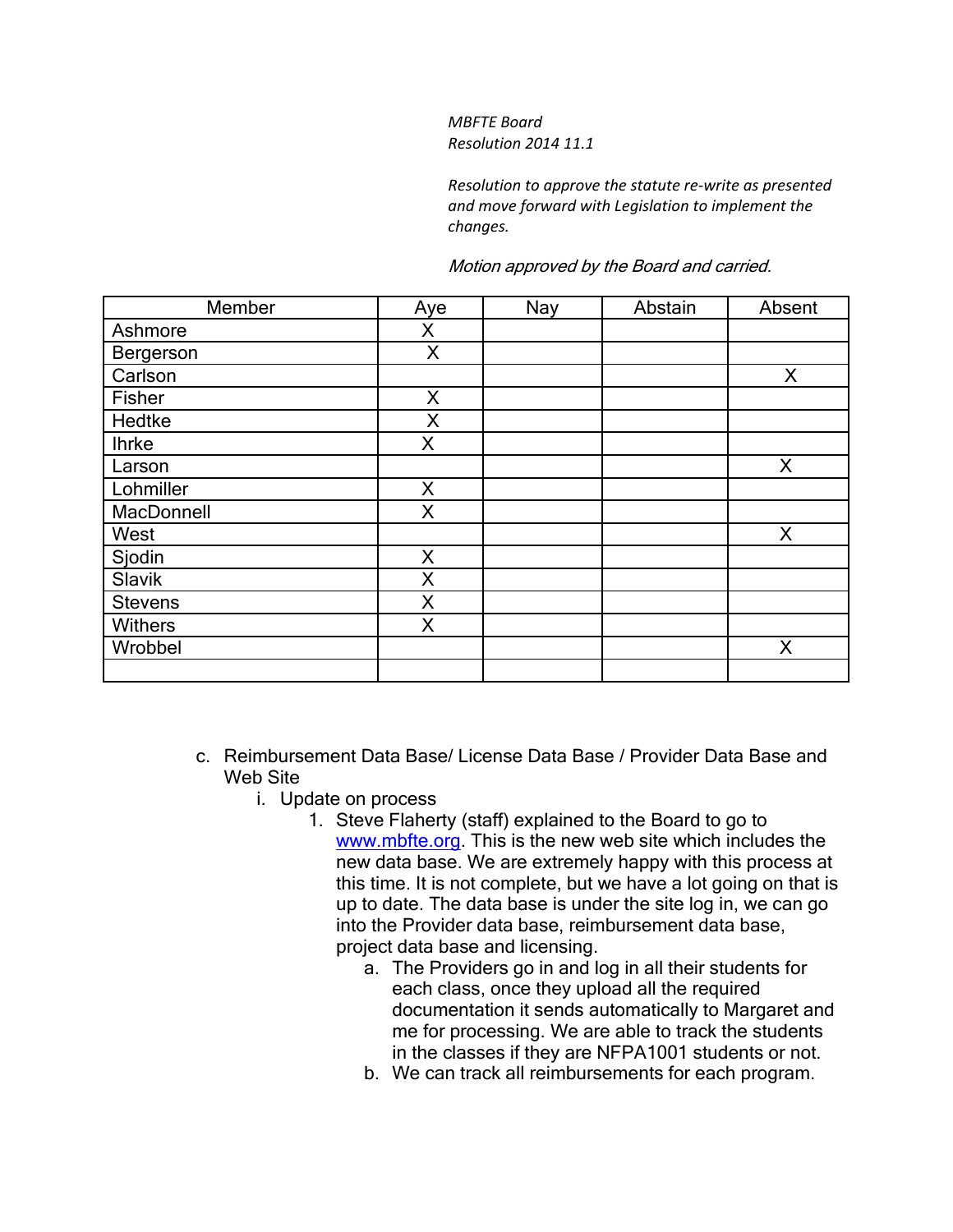- c. At the end of the year we will be able to go in and compile a lot of reporting based on the information we have input into each of these data bases.
- d. We have maps done for Legislative districts which we can show which departments are using the program in each district. We also have rail and pipe lines maps that will be added to this web site showing all departments along those routes.
- e. We have taken all the spreadsheets and put it into the data base in one spot.
- f. We have the license data base to show each licensee information.
- g. This has created a lot of efficiency within our department and fiscal department.
- h. The web site will have the online application and renewal process. Our mission statement is listed. It will host a lot of information with interactive stuff.
	- i. We have made links to other resources through our new web site.
	- ii. This will be made available to work on phone, IPad, computer and different type of devices.
	- iii. Staff information is here for easy access to email each of us.
	- iv. We are still working on it but you can see all the information we will have put on this web site as we get it loaded.
	- v. This is a great step forward from the other site with more interaction.
- vi. We should be able to be live when Margaret returns back from leave. We are hoping by Christmas to be live online renewal.
- d. Rail/Pipeline Safety Training Update
	- i. Information included in data base
		- 1. Steve relayed to the Board that the training is being provided by HSEM and we have not yet received any reimbursement requests for that as of yet.
		- 2. We do not know of how may classes that have been done, but some have been done. That is at the awareness level and where it grows from here is yet to be determined.
		- 3. The Board asked what reimbursement is MBFTE responsible for if there is a fund assessed to those utilities already. Steve replied there is a specific fund set up that has 2.5 million dollars, which was set by the Legislators, that there be no cost to the departments for awareness level training. The fund is channeled through MBFTE for reimbursement as HSEM is set up for grants not reimbursement. There is a gap assessment being done to fund equipment and then the remaining funds for training.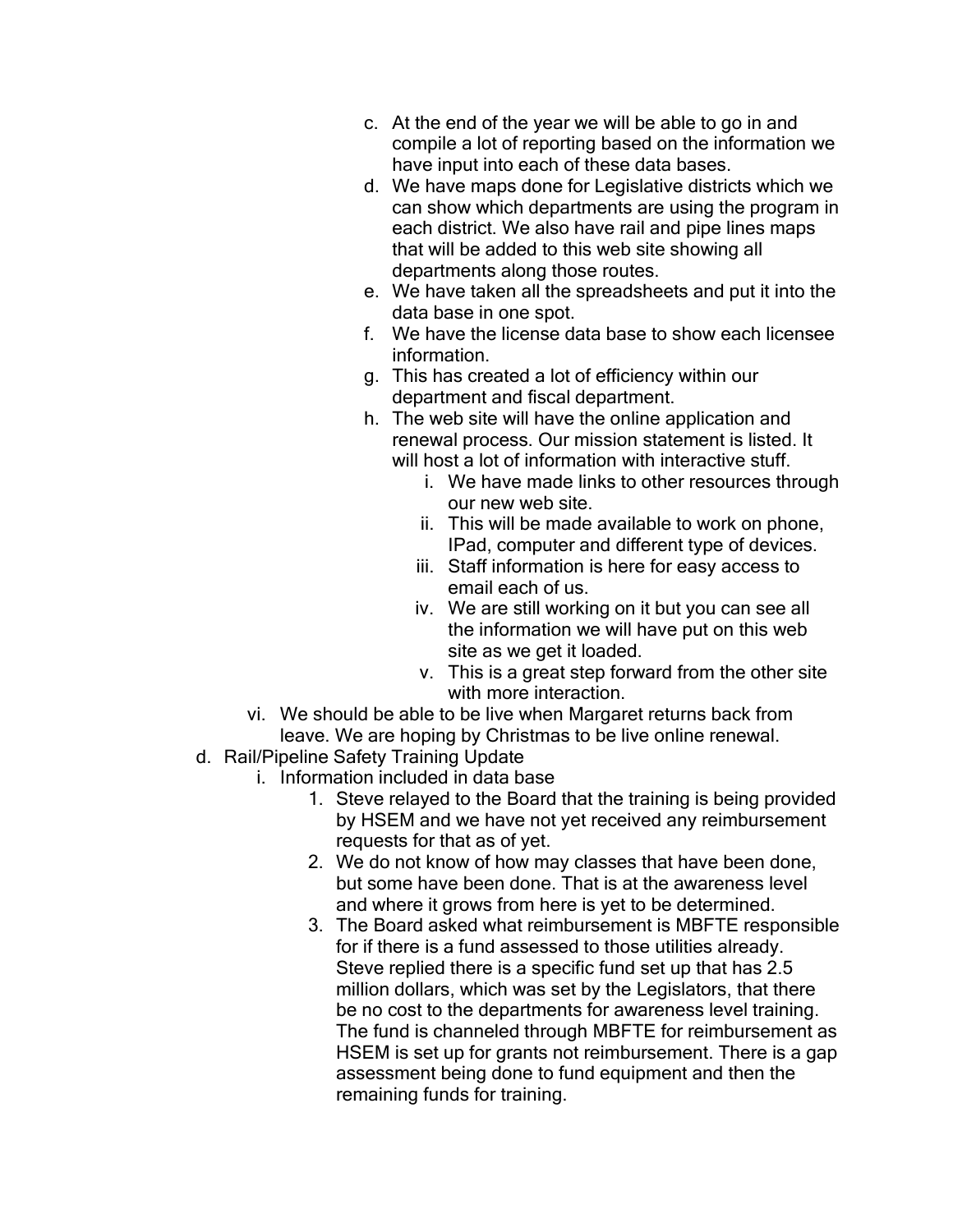- e. Live Burn Statutory Language
	- i. Each member has a copy of the statute. We were approached by MNSCU, Don Beckering and Vice Chancellor Yolitz, in which the discussion came about regarding the wording in the statute. It is actually the DNR legislation, but it is on permission to start fires or live burns. This addressed the document part that was from the MN Technical College system which is basically now obsolete. They want to change to the MBFTE live burn plan that Hennepin Tech did for us a couple years ago. That is the document being used now and they would like to change the language to that. The State Fire Marshal, Kevin and I met with them and do not see a problem with them replacing the MNSCU with MBFTE just to reference the document being used. We have had input with the Fire Marshal Division, also we met with Tim Oland and Todd Manley from the DNR, and Bruce Roed to make sure we were all on the same page with the wording. They will be replacing the wording with the current edition of the NFPA 1403 standard live fire training evolutions and with more input from the Fire Marshal Division the PCA permits and DNR permits which are addressed in our live burn plan. They want to address the specifics to Minnesota, so we would like to add the documents to our live burn plan and address that statute and where it fell into. The DNR will be pushing this through Legislation.
		- 1. Eric motioned to approve the suggested DNR change to the statute.
		- 2. Mark Bergerson seconded the motion to approve the DNR change to the statute.
		- 3. Motion carried.
- f. Commitment of attendance at committee meetings
	- i. If anyone wishes to drop from a committee due to commitment issues please advise the Board so that a decision of replacement or to not replace that member on a committee can be made.
		- 1. Jim Fisher conferred we have had several discussions regarding the committee meeting attendance. People are saying they will come and do not show then there is no quorum for that meeting. We need to have enough for a quorum at these meetings. Some people are not responding if they will or will not be at the meeting. You are on this Board and representing the different groups and it would be nice to have the representation at these meetings. Everyone has things to do and are busy, but we need to have better communication for these meetings.
		- 2. Steve mentioned it makes it very difficult to plan for the meeting and Margaret gets frustrated with people not replying to the attendance intent. We assume we have a quorum for a meeting, but when we arrive people that sent intent to show do not and the meeting ends up being